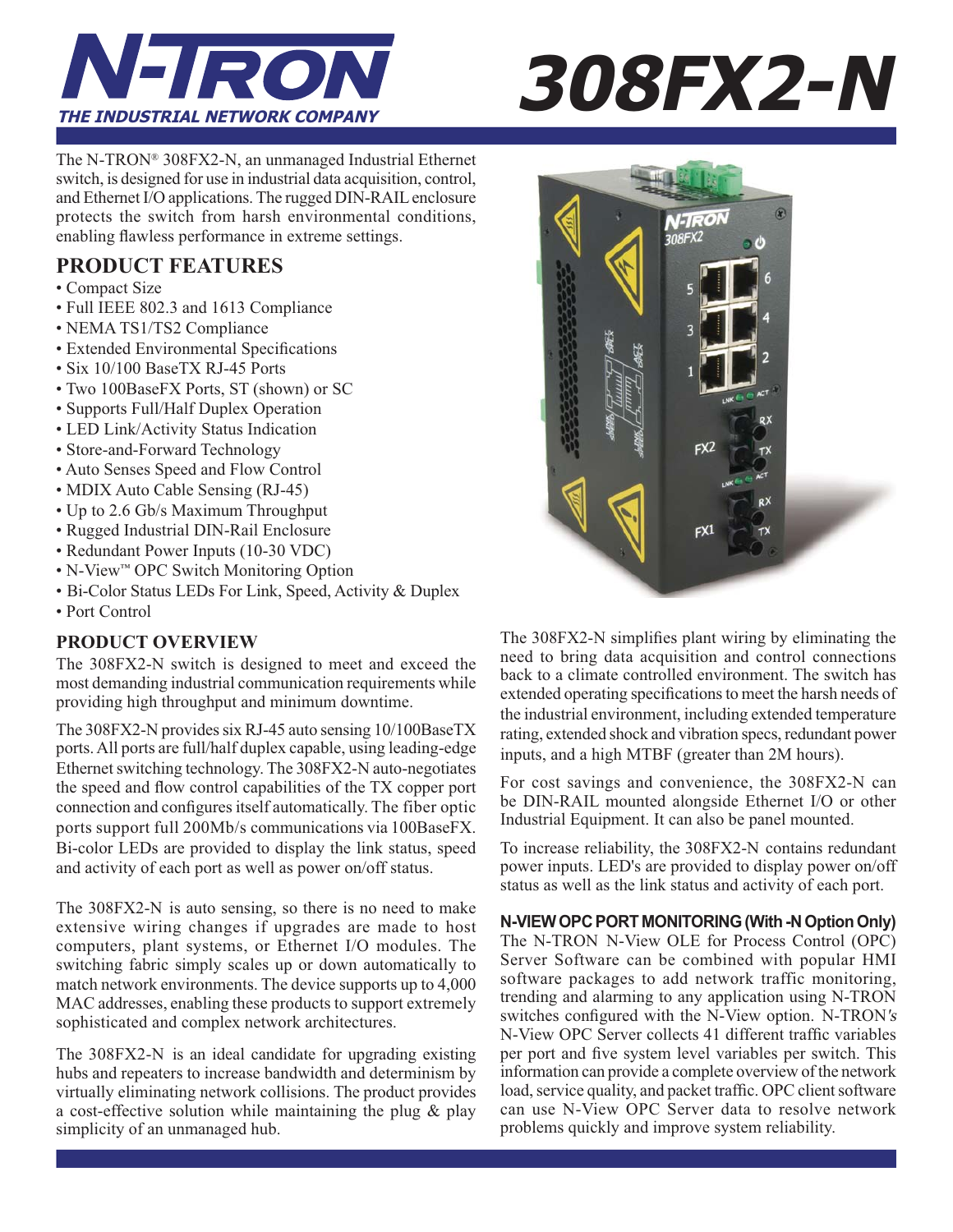

# QUALITY MANAGEMENT SYSTEM **CERTIFIED BY DNV**

= ISO 9001:2008 =

# **308FX2-N Specifi cations**

#### **Switch Properties**

| Number of MAC Addresses: |  |
|--------------------------|--|
| Latency (typical):       |  |
| <b>Backplane Speed:</b>  |  |
| <b>Switching Method:</b> |  |

*Number of MAC Addresses:* 4,000 2.1 µs *Backplane Speed:* 2.6Gb/s **Store & Forward** 

#### **Case Dimensions**

| Height:          | 5.9"              | (15cm)  |
|------------------|-------------------|---------|
| Width:           | 2.3"              | (5.8cm) |
| <i>Depth:</i>    | 3.8"              | (9.7cm) |
| Weight:          | 1.6 lbs $(0.8kg)$ |         |
| <i>Din-Rail:</i> | 35 <sub>mm</sub>  |         |

#### **Electrical**

*Redundant Input Voltage:* 10-30 VDC *Input Current:* 380 mA@24V *Inrush:* 8.5Amp/0.2ms@24V *BTU/hr:* 31.1@24V

#### **Environmental**

*Operating and Storage Temp:* -40ºC to 85ºC *Operating Humidity:* 10% to 95%

*Operating Altitude:* 0 to 10,000 ft.

(Non Condensing)

#### **Shock and Vibration (bulkhead mounting)**

*Shock:* 200g@10ms *Vibration/Seismic:* 50g, 5-200Hz, Triaxial

**Reliability**

*MTBF:* >2 Million Hours

#### **Network Media**

*10BaseT:* >Cat3 Cable *100BaseTX*: >Cat5 Cable 100BaseFX Singlemode:

*Multimode:* 50-62.5/125µm 7-10/125µm

# **Fiber Transceiver Characteristics**

| <b>Fiber Length</b>       | $2km*$             | $15km**$           | $40km**$ | $80km**$ |
|---------------------------|--------------------|--------------------|----------|----------|
| <b>TX Power Min</b>       | $-19dBm$           | -15dBm             | -5dBm    | -5dBm    |
| <b>RX Sensitivity Max</b> | $-31$ d $Bm$       | $-31dBm$           | $-34dBm$ | $-34dBm$ |
| Wavelength                | 1310 <sub>nm</sub> | 1310 <sub>nm</sub> | 1310nm   | 1550nm   |

Multimode Fiber Optic Cable \*\* Singlemode Fiber Optic Cable

#### **Connectors**

| 10/100BaseTX: | Six (6) RJ-45 Copper Ports    |
|---------------|-------------------------------|
| 100BaseFX:    | Two (2) SC or ST Duplex Ports |

**Serial Configuration Port** 

*Com Parameters:* 9600,n,8,1

#### **Recommended Wiring Clearance**

| Front: | 4" (10.16 cm) |
|--------|---------------|
| Side:  | 1" (2.54 cm)  |

#### **Regulatory Approvals**

*FCC (CFR 47, Part 15, Subpart B, Class A and ANSI C63.4) ICES-003 CE (IEC 60068: 2-1/2/6/30 and IEC 60533-7) UL/cUL: Class I, Div 2, Groups A, B, C, and D; T4 (ANSI/ISA 12.12.01-2007) EN 60079-0/15 ATEX GOST-R Certifi ed, RoHS Compliant*

Designed to comply with: *IACS UR E10 (ABS Type-Approval) IEEE 1613 for Electric Utility Substations* **NEMA TS1/TS2 for Traffic Control** 

PACIFIC PARTS & CONTROLS, INC. 6255 PRESCOTT COURT • CHINO, CA 91710<br>909-465-1174 • FAX 909-465-1178<br>www.pacificparts.com **Electrical Supply Distributor** 

®2010 N-TRON, Corp., N-TRON and the N-TRON logo are trademarks of N-TRON, Corp. Product names mentioned herein are for identification purposes only and may be trademarks and/or registered trademarks of their respective company. Specifications subject to change without notice. The responsibility for the use and application of N-TRON products rests with the end user. N-TRON makes no warranties as to the fitness or suitability of any N-TRON product for any specific application. N-TRON Corporation shall not be liable for any damage resulting from the installation, use, or misuse of this product. Printed in USA.